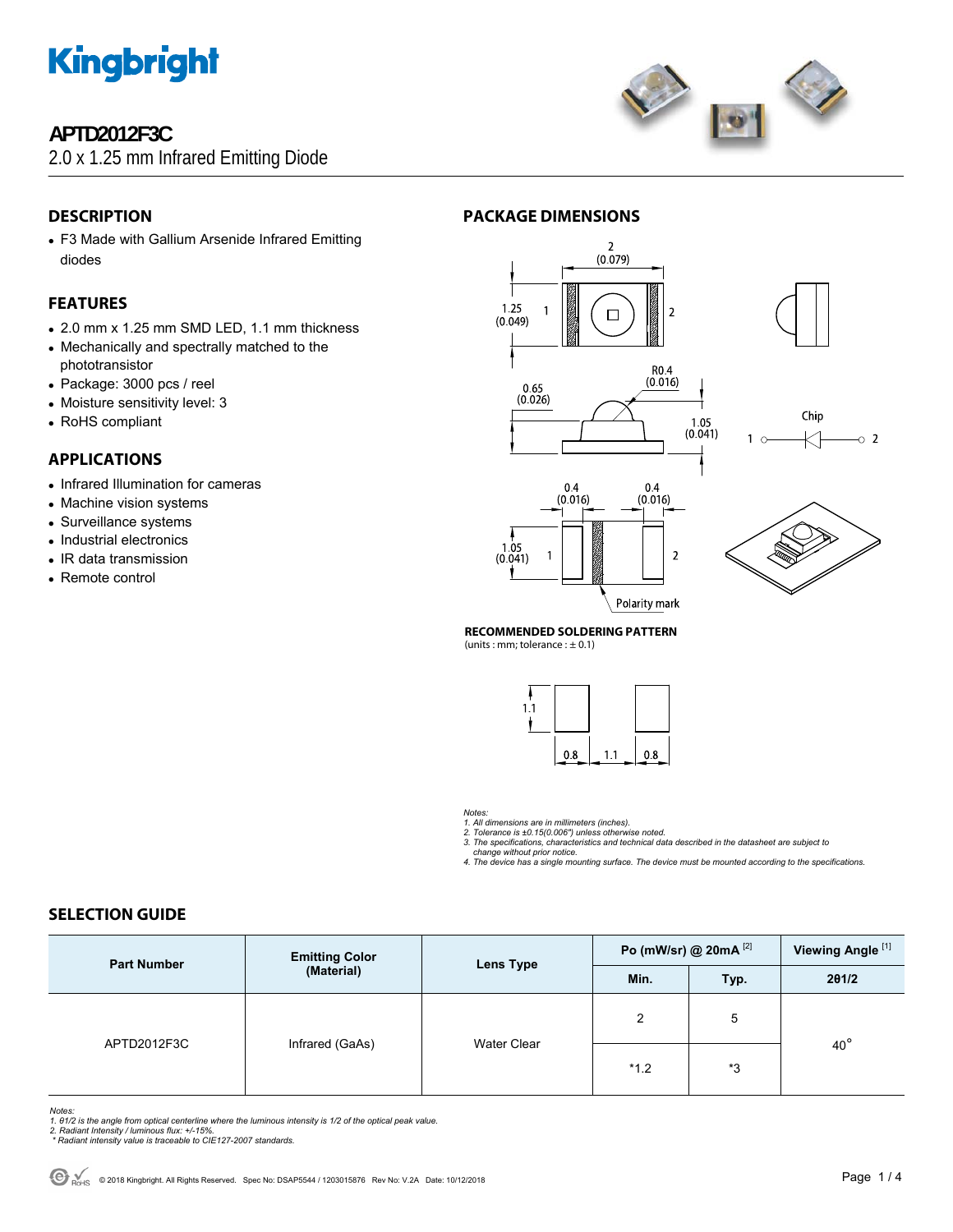# **Kingbright**

#### **ELECTRICAL / OPTICAL CHARACTERISTICS at TA=25°C**

| <b>Parameter</b>                                         | Symbol               | <b>Emitting Color</b> | Value |                          | Unit |
|----------------------------------------------------------|----------------------|-----------------------|-------|--------------------------|------|
|                                                          |                      |                       | Typ.  | Max.                     |      |
| Wavelength at Peak Emission $I_F$ = 20mA                 | $\Lambda_{\rm peak}$ | Infrared              | 940   | $\overline{\phantom{a}}$ | nm   |
| Spectral Bandwidth at 50% $\Phi$ REL MAX<br>$I_F = 20mA$ | Δλ                   | Infrared              | 50    | $\overline{\phantom{a}}$ | nm   |
| Capacitance                                              | C                    | Infrared              | 90    | $\overline{\phantom{a}}$ | pF   |
| Forward Voltage $I_F$ = 20mA                             | $V_F$ <sup>[1]</sup> | Infrared              | 1.2   | 1.6                      | V    |
| Reverse Current ( $V_R$ = 5V)                            | ΙR                   | Infrared              |       | 10                       | uA   |

*Notes:* 

1. Forward voltage: ±0.1V.<br>2. Wavelength value is traceable to CIE127-2007 standards.<br>3. Excess driving current and / or operating temperature higher than recommended conditions may result in severe light degradation or pr

### **ABSOLUTE MAXIMUM RATINGS at T<sub>A</sub>=25°C**

| <b>Parameter</b>                        | Symbol                  | Value          | <b>Unit</b> |
|-----------------------------------------|-------------------------|----------------|-------------|
| Power Dissipation                       | $P_D$                   | 90             | mW          |
| Reverse Voltage                         | $V_R$                   | 5              | V           |
| Junction Temperature                    | $T_j$                   | 115            | °C          |
| Operating Temperature                   | $T_{op}$                | $-40$ to $+85$ | °C          |
| Storage Temperature                     | $T_{\text{stg}}$        | $-40$ to $+85$ | °C          |
| DC Forward Current                      | ΙF                      | 50             | mA          |
| Peak Forward Current                    | $I_{FM}$ <sup>[1]</sup> | 1200           | mA          |
| Electrostatic Discharge Threshold (HBM) |                         | 8000           | $\vee$      |

Notes:<br>1. 1/100 Duty Cycle, 10µs Pulse Width.<br>2. Relative humidity levels maintained between 40% and 60% in production area are recommended to avoid the build-up of static electricity – Ref JEDEC/JESD625-A and JEDEC/J-STD-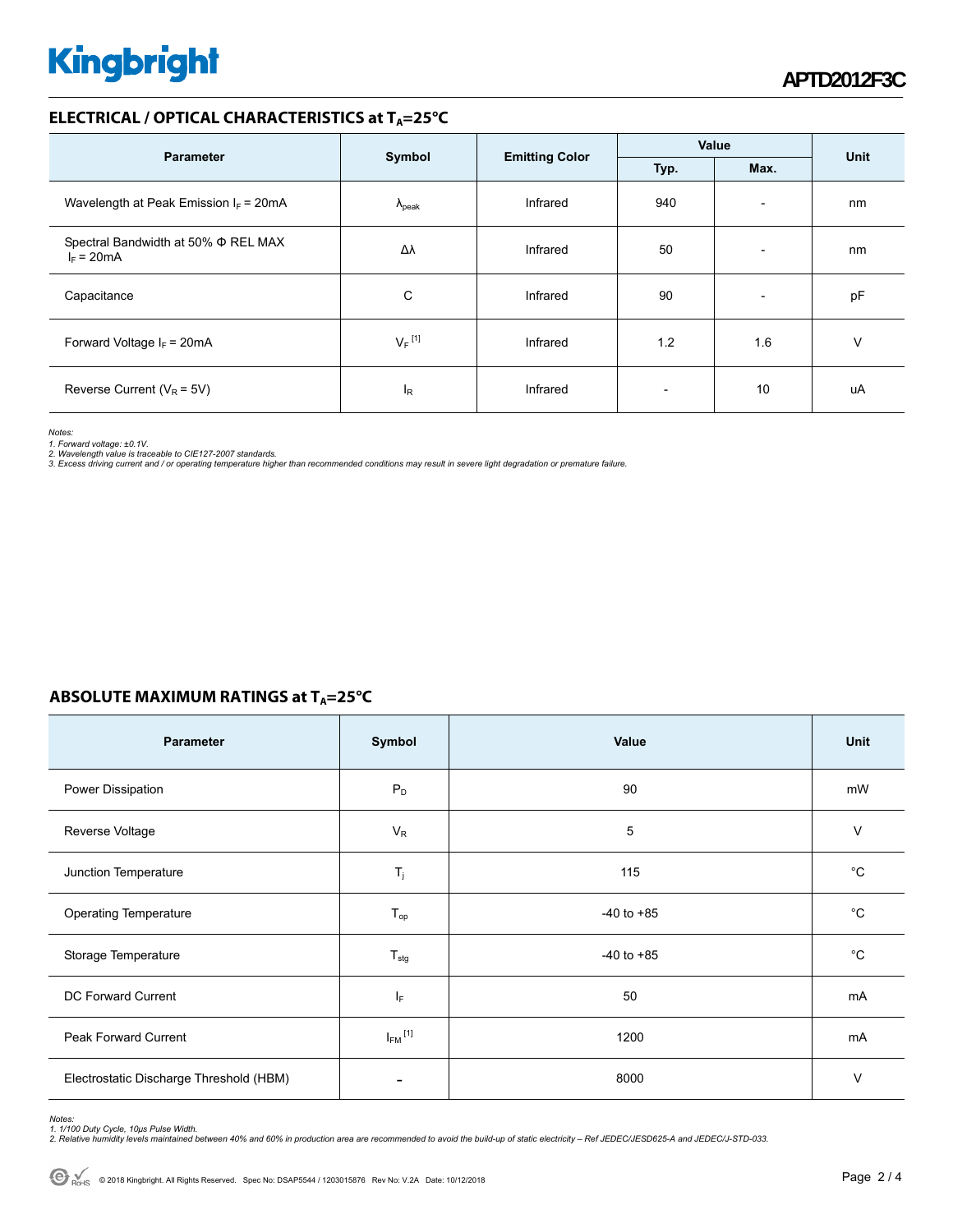# **Kingbright**

#### **TECHNICAL DATA**



#### **SPATIAL DISTRIBUTION**



#### **INFRARED**



## 0 10 20 30 40 50  $T_a = 25 °C$ Forward current (mA) **Radiant Intensity vs. Forward Current**



#### **Radiant Intensity vs. Ambient Temperature**



#### **REFLOW SOLDERING PROFILE for LEAD-FREE SMD PROCESS**



## **TAPE SPECIFICATIONS** (units : mm)



#### **REEL DIMENSION** (units : mm)



- 
- Notes:<br>1. Don't cause stress to the LEDs while it is exposed to high temperature.<br>2. The maximum number of reflow soldering passes is 2 times.<br>3. Reflow soldering is recommended. Other soldering methods are not recommended
-